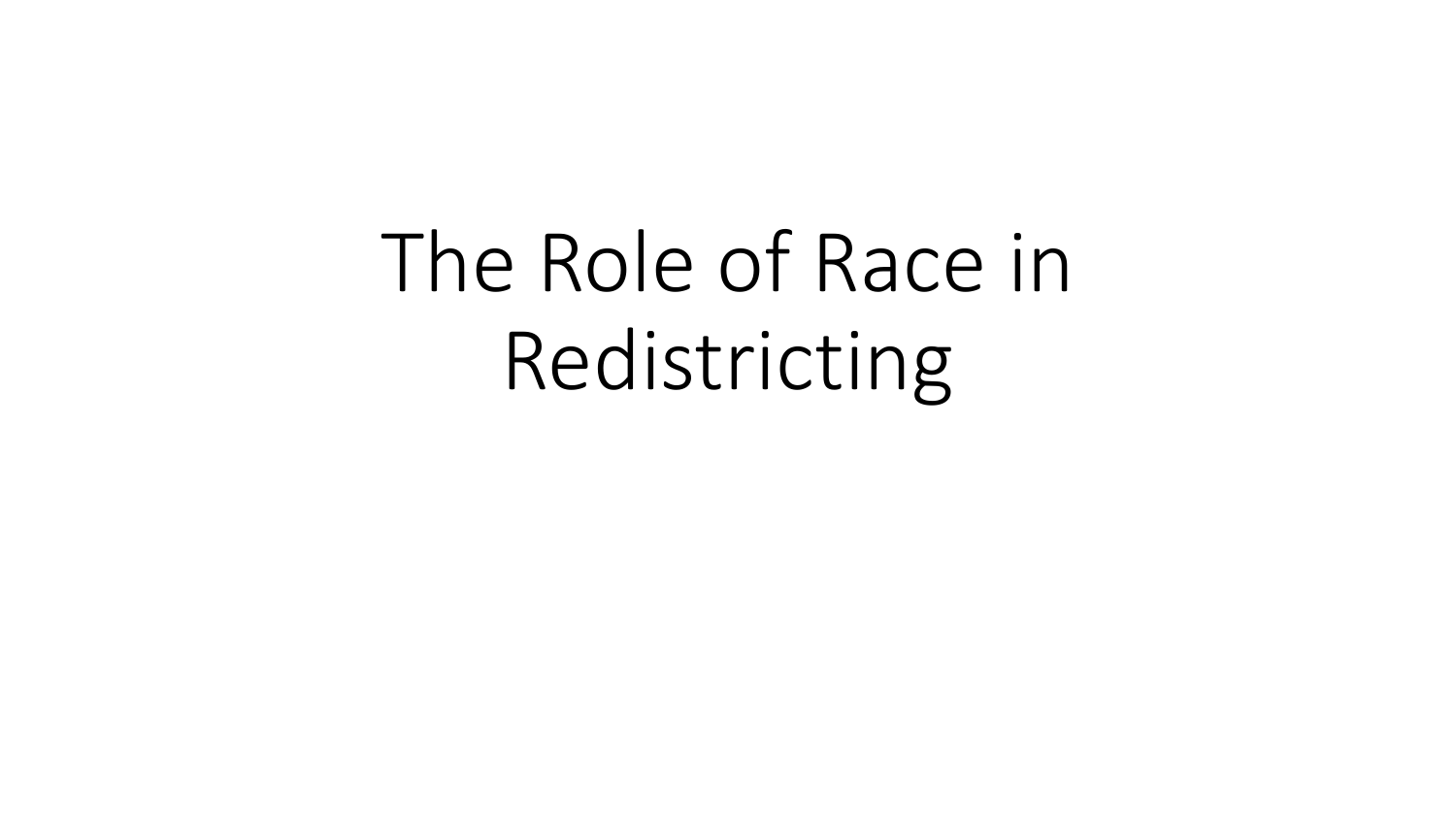# Can race play a factor in redistricting?

### **YES – Race can play a factor in redistricting**

- Race is required for compliance with the Voting Rights Act
	- Section 2 requires consideration of race to ensure minority voters have an equal opportunity to participate in the political process and elect candidates of their choice
- HOWEVER race cannot be used as the sole or predominant basis for the drawing of any district without a compelling justification, such as protecting minority voting rights.
	- Violates the Equal Protection Clause if race is predominant factor and there is no compelling state interest
	- Compliance with the Voting Rights Act is a compelling state interest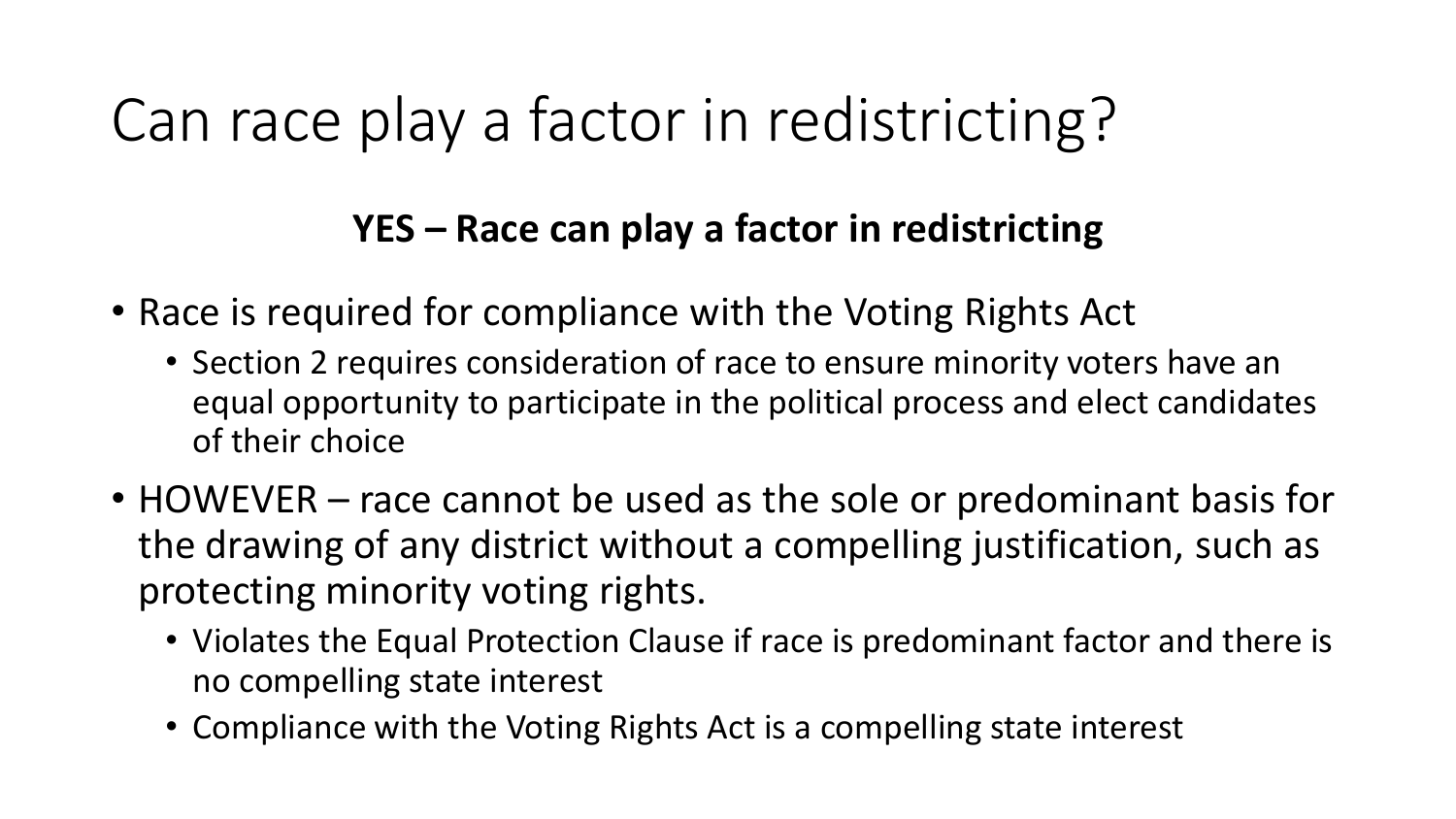# How does this play out in practice?

- *Bethune-Hill v. Virginia State Board of Elections*
	- VA had set a minimum requirement that certain legislative districts have at least a 55% Black voting-age population without conducting any VRA analysis; this was challenged as a violation of the Voting Rights Act by packing Black voters into districts and, thus, minimizing the voting power of Black voters in the state overall
	- In 2017, the U.S. Supreme Court held that the state's defense was constitutionally insufficient and sent the case back to the federal trial court, which ultimately ruled that 11 of the 12 districts were inappropriate racially gerrymanders, ordering the drawing of a new map.

#### • *Abbott v. Perez*

- A new Latino-majority congressional district in South/Central Texas was created to reflect the state's increase in Latino population and avoid a Section 2 violation after the 2010 Census. This district was challenged as being drawn based predominantly on race and not justified by the need to avoid vote dilution.
- The U.S. Supreme Court in Abbott v. Perez upheld the new Latino-majority congressional district, ruling that Latino voters had satisfied all the criteria to justify creating a new Latino-majority district and Texas had acted properly in considering race to create the district.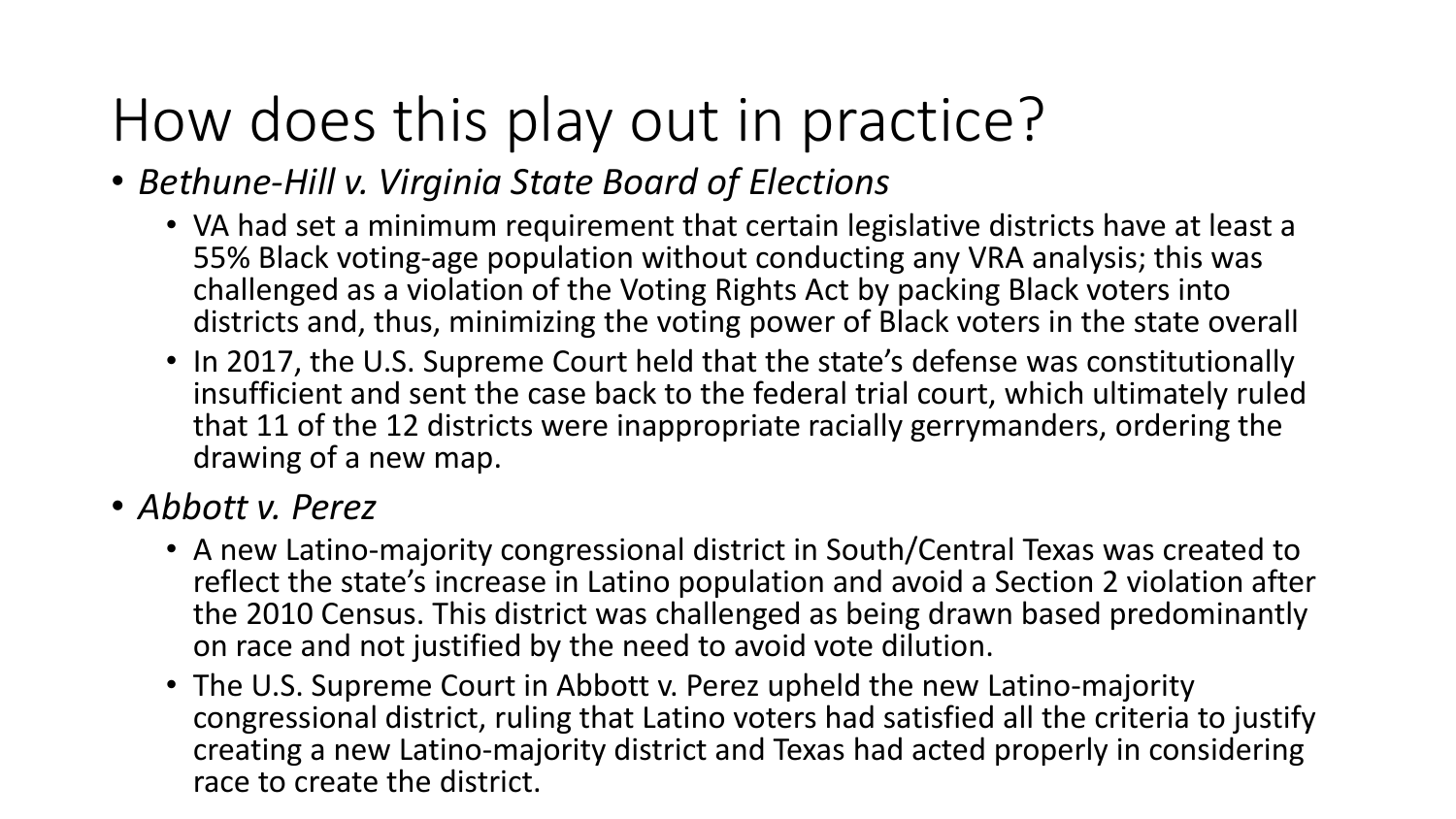# Majority-Minority Districts + Role of Race

- Section 2 prohibits discrimination in voting and plays an important role in the redistricting process.
- Creation of Majority-minority Districts
	- Required when the preconditions for Section 2 of the Voting Rights Act are met.
	- Permitted when the state follows other traditional redistricting criteria, such as keeping together communities of interest or reflecting population growth in the region.
- Majority-minority districts continue to be one of the most effective methods of ensuring that communities of color have the ability to elect officials of choice.
	- Most of the 10,000 plus representatives of color for congressional, state, county, and municipal-level seats are elected from majority-minority districts.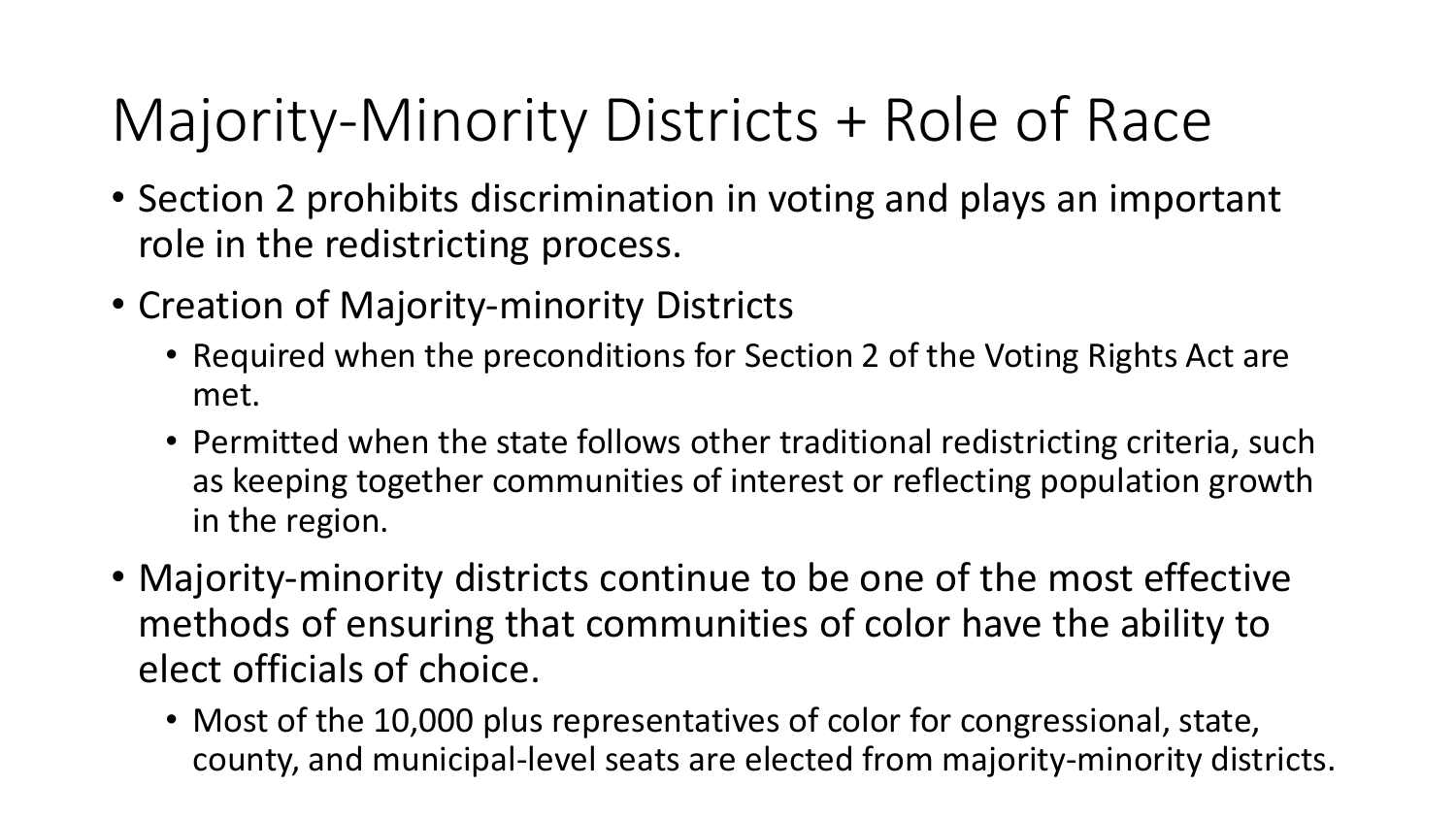Alternative Electoral Districts Used to Improve the Voting Rights of People of Color

- **Minority-coalition districts** (two or more different and cohesive minority populations form a majority of the relevant population) are protected by Section 2 of the Voting Rights Act if the coalition groups satisfy the *Gingles* factors as well as the totality of circumstances test.
- **Crossover districts** (a white-majority district in which some white voters "cross over" and vote with minorities to elect the minority-preferred candidate) is not protected or required by Section 2.
- **Influence districts** (loosely defined as a district in which minority voters are not populous enough to elect a candidate of their choice but are numerous enough to influence the election of a candidate who is responsive to the minority population) are not protected or required by Section 2.